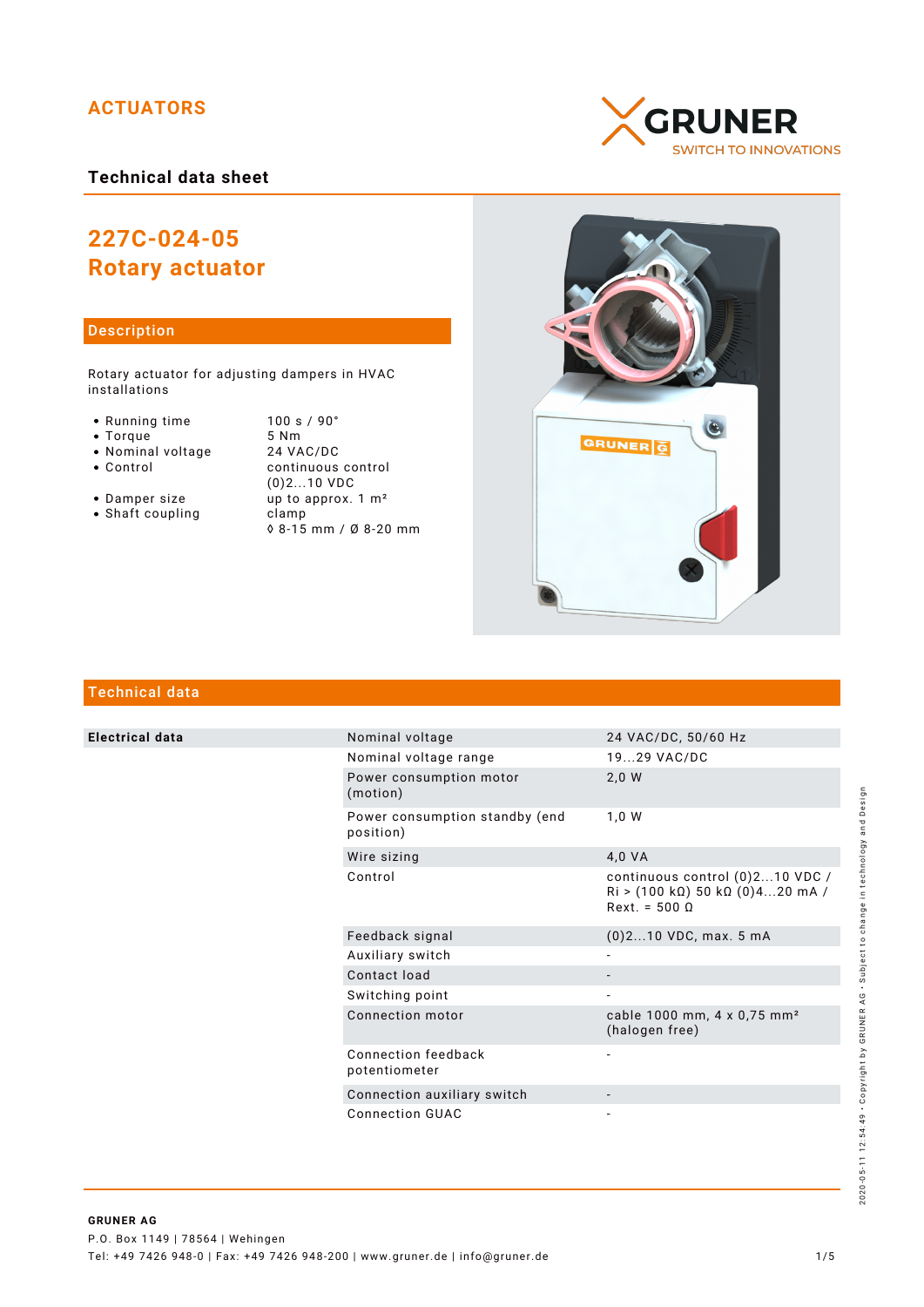

| <b>Technical data</b>      |                                         |                                                                                                          |  |
|----------------------------|-----------------------------------------|----------------------------------------------------------------------------------------------------------|--|
|                            |                                         |                                                                                                          |  |
| <b>Functional data</b>     | Torque                                  | 5 Nm                                                                                                     |  |
|                            | Damper size                             | up to approx. $1 \text{ m}^2$                                                                            |  |
|                            | Synchronised speed                      | ±5%                                                                                                      |  |
|                            | Direction of rotation                   | selected by switch                                                                                       |  |
|                            | Manual override                         | gearing latch disengaged with<br>pushbutton, self-resetting                                              |  |
|                            | Angle of rotation                       | 0°max. 95° can be limited with<br>adjustable mechanical end stops                                        |  |
|                            | Running time                            | 100 s / 90°                                                                                              |  |
|                            | Sound power level                       | $<$ 35 dB(A)                                                                                             |  |
|                            | Shaft coupling                          | clamp 0 8-15 mm / Ø 8-20 mm                                                                              |  |
|                            | Position indication                     | mechanical with pointer                                                                                  |  |
|                            | Service life                            | $> 100000$ cycles $(0^{\circ}95^{\circ}0^{\circ}) > 1$<br>500 000 partial cycles (max. $\pm 5^{\circ}$ ) |  |
|                            |                                         |                                                                                                          |  |
| <b>Safety</b>              | Protection class                        | III (safety extra-low voltage)                                                                           |  |
|                            | Degree of protection                    | IP 54 (cable downwards)                                                                                  |  |
|                            | <b>EMC</b>                              | CE (2014/30/EU)                                                                                          |  |
|                            | LVD                                     | CE (2014/35/EU)                                                                                          |  |
|                            | RoHS                                    | CE (2011/65/EU - 2015/863/EU -<br>2017/2102/EU)                                                          |  |
|                            | Mode of operation                       | Typ 1 (EN 60730-1)                                                                                       |  |
|                            | Rated impulse voltage                   | 0,8 kV (EN 60730-1)                                                                                      |  |
|                            | Control pollution degree                | 3 (EN 60730-1)                                                                                           |  |
|                            | Ambient temperature normal<br>operation | $-30^{\circ}$ C +50 $^{\circ}$ C                                                                         |  |
|                            | Storage temperature                     | $-30^{\circ}$ C +80 $^{\circ}$ C                                                                         |  |
|                            | Ambient humidity                        | 595% r.H., non condensing (EN<br>$60730-1)$                                                              |  |
|                            | Maintenance                             | maintenance free                                                                                         |  |
| <b>Dimensions / Weight</b> | Dimensions                              | 117 x 67 x 66 mm                                                                                         |  |
|                            | Weight                                  | 350 g                                                                                                    |  |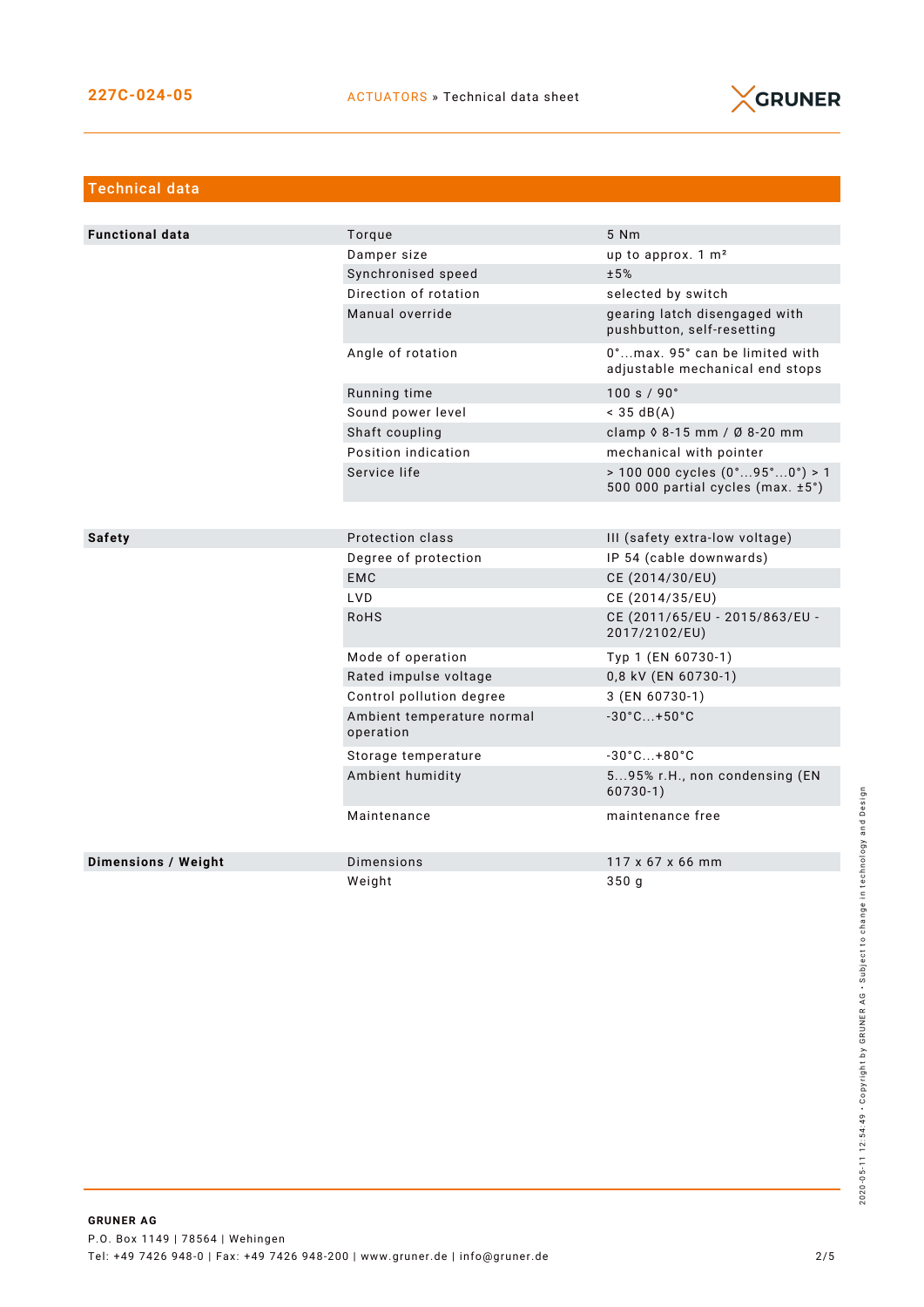

## Functionality / Properties

#### **Operating mode**

Connect power supply to wire 1+2 and a reference signal Y to wire 3 in range of (0)2...10 VDC, actuator drives to its specified position. The actual damper position (0...100%) is a feedback signal U on wire 4 for example to share with other actuators. The actuator is overload-proof, requires no limit switches and automatically stops, when the end stop is reached.

#### **Direct mounting**

Simple direct mounting on the damper shaft with a clamp, protection against rotating with enclosed anti-rotation lock or rather at intended attachment points.

#### **Manual override**

Manual override with selfresetting pushbutton possible (the gear is disengaged as long as the button is pressed).

#### **Mode switch**

Mode switch with five positions at the housing:

2-10 R: rotary direction right 2-10 VDC 0-10 R: rotary direction right 0-10

VDC Adp: adaption

0-10 L: rotary direction left 0-10 VDC 2-10 R: rotary direction left 2-10

VDC

#### **Adaption drive**

- Actuator power off
- Setting the mechanical end stops
- Actuator power on
- Adaption enable
- Actuator drive to position 0
- Actuator drive to position 1
- Adaption disable, if desired angular range reached or rather if actuator reached endstop
- "Y" refers to the measured angular range

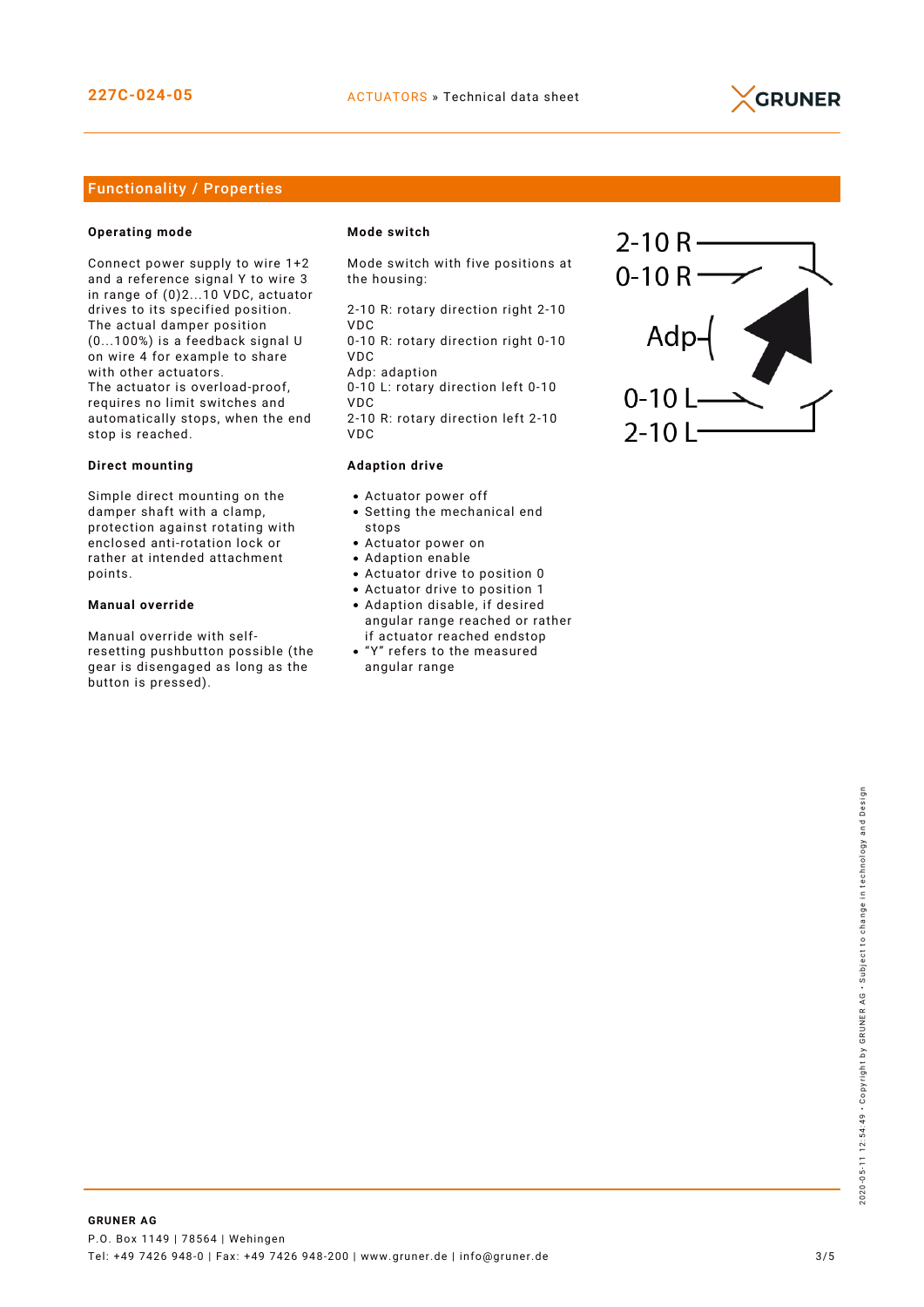

## Connector / Security Note



## **Safety remarks**

- Connect via safety isolation transformer!
- The device is not allowed to be used outside the specified field of application, especially in airplanes.
- It may only be installed by suitably trained personnel. Any legal regulations or regulations issued by authorities must be observed during assembly.
- The device may only be opened at the manufacturer´s site.
- The device is not allowed to be disposed of as household refuse. All locally valid regulations and requirements must be observed.
- When calculating the required torque, the specifications supplied by the damper manufacturer´s (crosssection, design, installation site), and the air flow conditions must be observed.